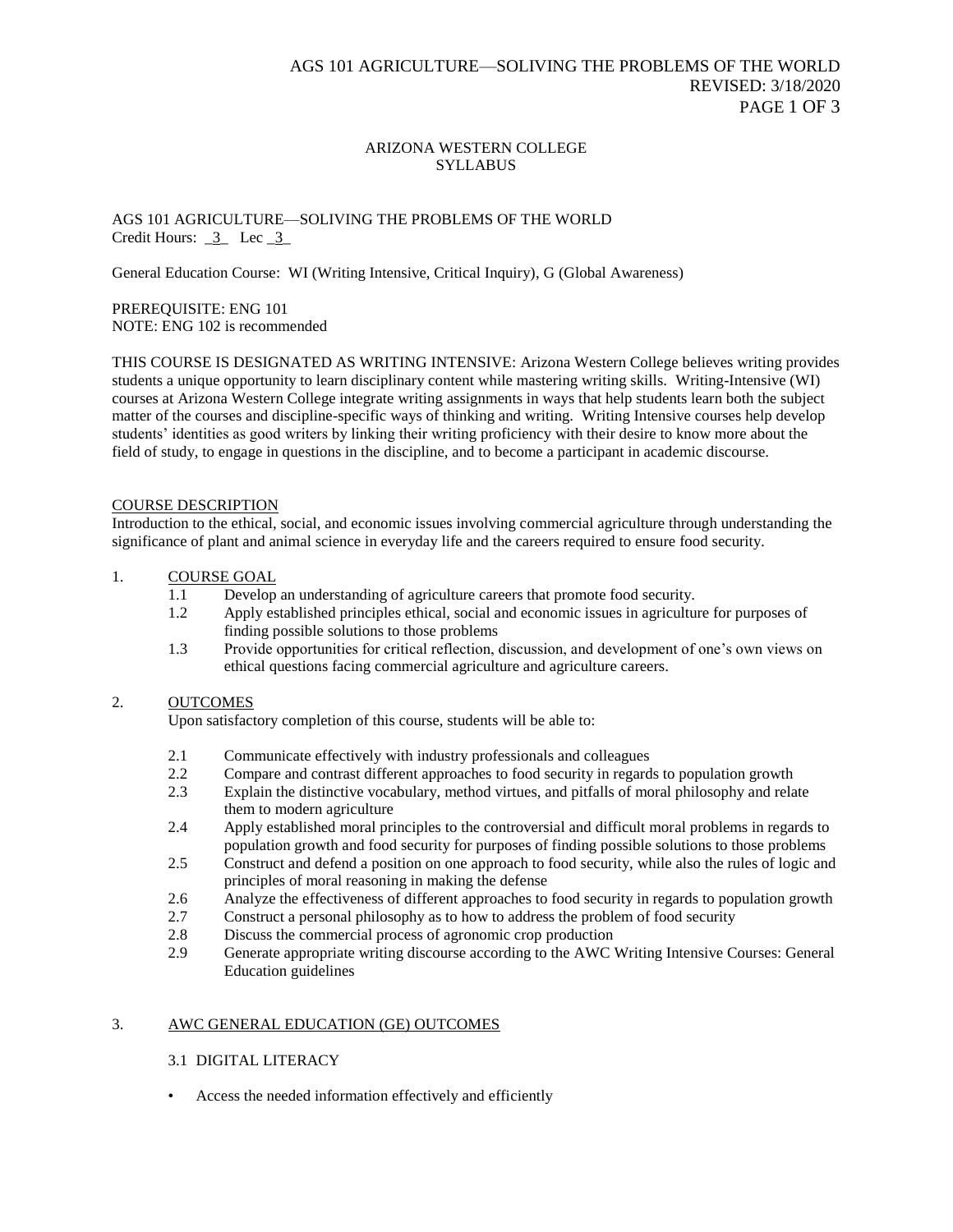- Evaluate information and its sources critically
- Incorporate selected information into one's knowledge base
- Use information effectively to accomplish a specific purpose
- Create content in a digital environment

#### 3.2 COMMUNICATION

- Write effectively and intelligently for a range of purposes and audiences in the English language (e.g., informing, persuading, advancing an argument, expressing, creating, etc.)
- Utilize proper citations, evaluate critically, and use effectively relevant information for problemsolving and presentation of ideas, issues, and arguments
- Demonstrate skill in using electronic media generally appropriate to contemporary academic and professional workplaces
- Produce scholarly or creative works that effectively employ the communication conventions and means of the major field
- Provide writing that presents a clear, specific thesis and awareness of audience

#### 3.3 CIVIC DISCOURSE

- Describe historical, cultural, and political issues relevant in contemporary local, national, and global communities
- Analyze how such issues affect various local, national, and global regions, communities, and individuals

#### 4. METHODS OF INSTRUCTION

- 4.1 Lecture by professor or invited speaker
- 4.2 Audio- visual
- 4.3 Discussion

## 5. LEARNING ACTIVITIES

- 5.1 Participation in class discussions<br>5.2 Lectures, demonstrations and vis
- Lectures, demonstrations and visual presentations
- 5.3 Individual Research
- 5.4 Writing Assignments

## 6. EVALUATION

- 6.1 Discussions
- 6.2 Research Project/Written Assignments
- 6.3 Quizzes/Exams
- 6.4 At least 33% of the student's grade in the course will be based on written discourse consisting of a minimum of 3000 words or about 12 pages of revised writing

#### 7. STUDENT RESPONSIBILITIES

- 7.1 Under AWC Policy, students are expected to attend every session of class in which they are enrolled.
- 7.2 Classroom Assignments: Students are responsible for work missed and for completing all work before the next class meeting. Students are responsible for participating in all oral drills and for taking all exams